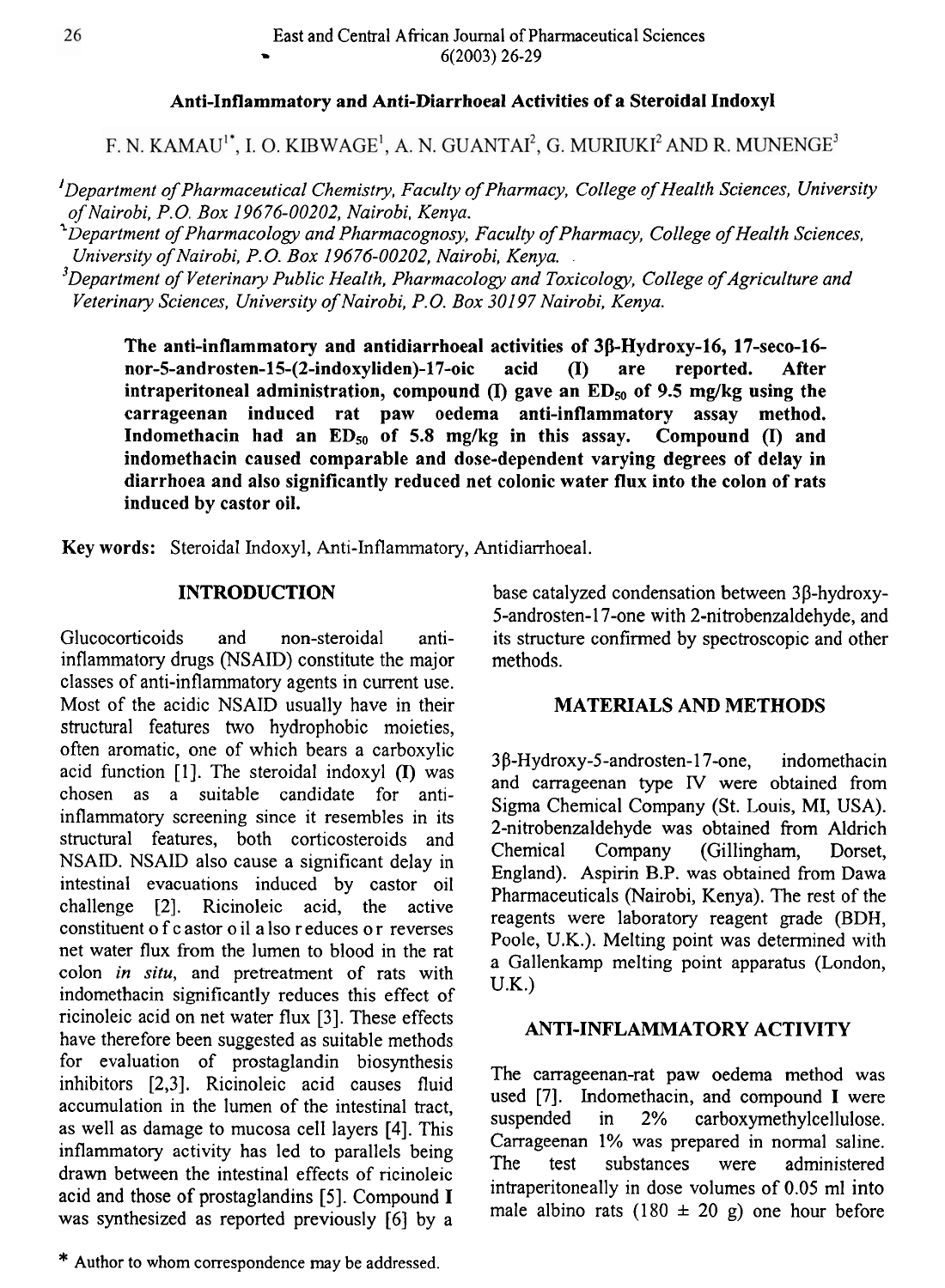injection of 0.1 ml carrageenan. Carrageenan was injected into the subplantar area of the left hind paw. The doses employed were 10.00, 5.00 and  $3.00$  mg/kg of indomethacin and  $50.00$ ,  $25.00$ , 5.00 mg/kg of compound **I.** Six rats were used per dose. Control animals [6] received 0.5 ml of the vehicle.

The initial volume (Vi) was measured using the mercury displacement method. Three hours after carrageenan injection the final paw volume (Vf) was measured. The change in volume for controls (DVc) and test (DVt) was calculated as follows:

| <b>DVc</b> | ᆕ   | $(Vf - Vi)$ |
|------------|-----|-------------|
| DVt        | $=$ | $Vf - Vi$   |

The anti-inflammatory effect was evaluated from the % inhibition of oedema swelling relative to that in untreated control group. The % inhibition of oedema was calculated from the equation.

% Oedema inhibition =  $100$  (1 - DVt) DVc

## **ANTI-DIARRHOEAL ACTIVITY**

## **Preparation of test compounds**

**A** 10 % castor oil emulsion in Tyrode solution was prepared using Tween 80 as the surfactant. This non-ionic emulgent was chosen to avoid the

irritant effects of ionic surfactants in the colon. Aspirin, indomethacin and the test compound **I**  were dissolved or suspended in a vehicle containing 0.2% Tween 80 and 4% polythene glycol (PEG) 400 in distilled water.

# **Effect of aspirin, indomethacin and test compounds on castor oil induced diarrhoea in the rat**

**4** 

The method used was similar to that reported elsewhere [2]. Albino rats of both sexes,  $150 \pm 15$ g, were starved overnight and treated orally by gavage the next morning with a selected dose of the drugs or test compound (4 and 10 mg/kg, 1 m1/100g). One hour later, 1 ml of the castor oil emulsion was administered orally, also by gavage. After castor oil challenge  $1, 1\frac{1}{2}, 2, 2\frac{1}{2}$ , and 3 hour transparent plastic dishes placed beneath individual cages housing the rats were inspected for the presence of characteristic diarrhoea droppings; their absence was recorded as a positive result at that time, indicating protection from diarrhoea. Ten rats per drug or compound dose were used, and control rats (50) received the vehicle.

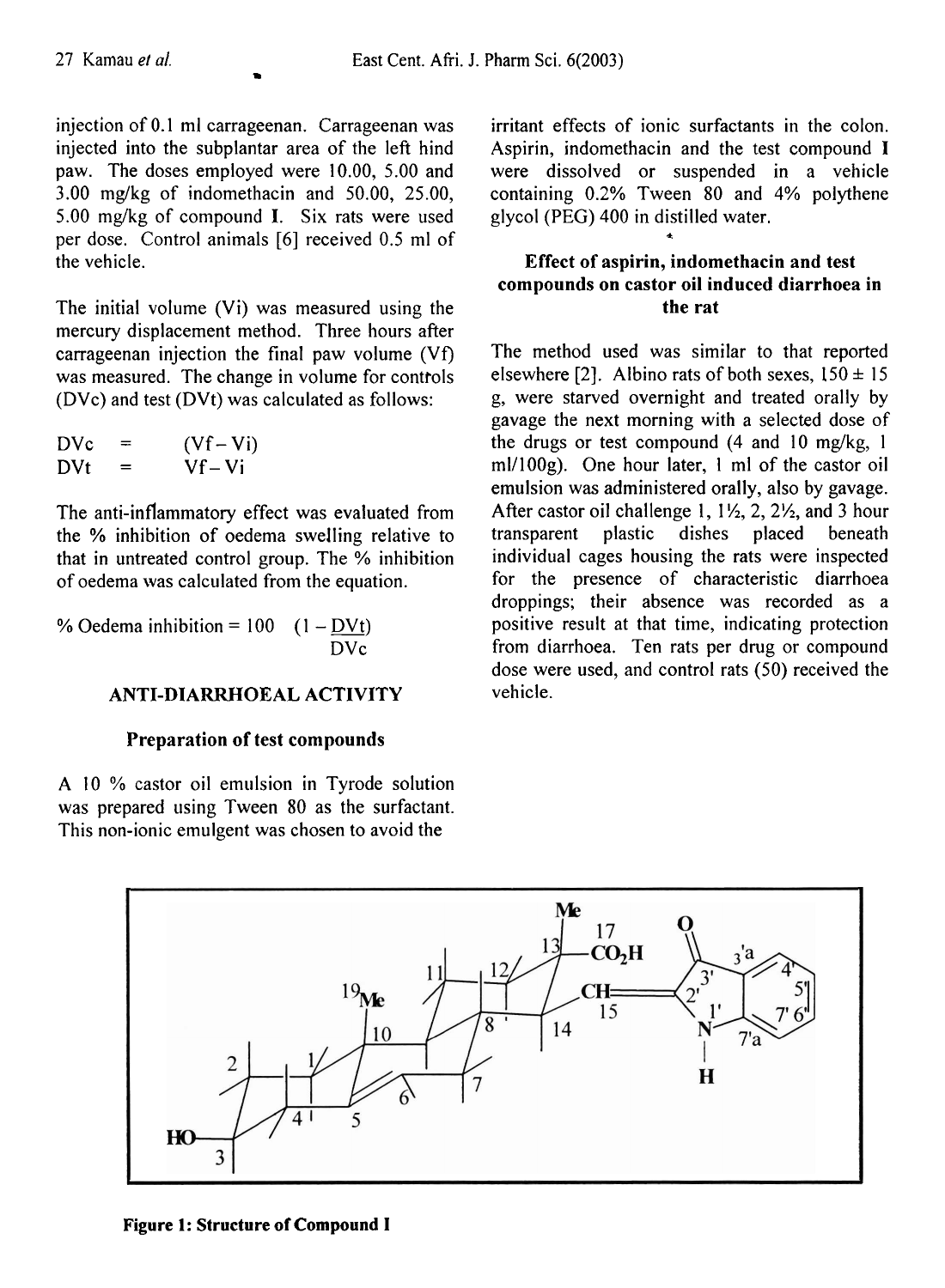# **Effects of drugs and test compounds on castor oil induced colonic water flux**

A method similar to one reported [31 was used. Albino rats of both sexes,  $150 \pm 20$  g, were starved for 24 h before the experiment. They were anaesthetized with urethane, 1.25 g/kg given intraperitoneally, and dissected to expose the colon. The entire colon was rinsed with 20 ml of warm saline solution (0.15 M NaCl) in **situ** by means of a syringe.  $30 \text{ min}$  later, the colon was filled with 2 ml of Tyrode solution and ligated. After 60 min, the colon was removed, weighed, opened at one end, emptied and reweighed. Net water flux was calculated from the weight of filled colon minus weight of empty colon minus 2 g initial instillate. A negative value denoted net water absorption from, and a positive value net water secretion into, the colon.

The entire experiment was repeated with: (a) 2 ml of castor oil e mulsion i nstead of T yrode solution (control). (b) 2 ml of castor oil emulsion instead of Tyrode solution, on rats pretreated with the test compound (4 mg/kg per day) intraperitoneally, for 2 days before the experiment. Six rats were used for each experiment.

## **RESULTS AND DISCUSSION**

## **Anti-Inflammatory Activity**

The  $ED_{50}$  values for compound I and indomethacin were obtained from a plot of percentage inhibition of carrageenan rat paw oedema against log dose and were 9.5 and 5.8 mg/kg respectively. The  $log$ dose response curves for indomethacin and compound I were not parallel. It is discernible that the  $ED_{50}$  for indomethacin compares with values reported elsewhere [2].

## **Anti-Diarrhoea1 Activity**

Table 1 shows the protection from castor oil diarrhoea afforded by various test compounds. The results show that the protection afforded by all test compounds at the earliest inspection time (1 h), and the duration of protection beyond 1 h, is dose dependent. At the lower dose of 4 mg/kg, indomethacin and compound I give complete protection at the 1 h inspection period.

| Treat-<br>ment | Dose<br>mg/kg | Time (h) |                |              |                |    |
|----------------|---------------|----------|----------------|--------------|----------------|----|
|                |               | 1        | $1\frac{1}{2}$ | $\mathbf{2}$ | $2\frac{1}{2}$ | 3  |
| Vehicle        |               | 0        |                |              |                |    |
| Aspirin        | 4             | 10       | 0              |              |                |    |
| Indome         | 4             | 100      | 90             | 70           | 50             | 0  |
| thacin         |               |          |                |              |                |    |
| Comp-          | 4             | 100      | 80             | 50           | 20             | 0  |
| ound $(I)$     |               |          |                |              |                |    |
| Aspirin        | 10            | 90       | 40             | 0            |                |    |
| Indome-        | 10            | 100      | 100            | 80           | 70             | 50 |
| thacin         |               |          |                |              |                |    |
| Comp-          | 10            | 100      | 100            | 100          | 70             | 20 |
| Ound(I)        |               |          |                |              |                |    |

At the higher dose level of 10 mg/kg aspirin does not give complete protection, at the 1 h inspection time. Indomethacin gives slightly better protection over the entire inspection period at both dose levels than compound I. This dose-dependent pattern of protection against castor oil diarrhoea has been reported previously for non-steroidal antiinflammatory drugs. It was also reported then, that the relative potencies of some **3** 1 of these drugs in the castor oil challenge and carrageenan foot oedema correlated significantly **[2].** -

The experimental data were evaluated by impaired t-test. The results in Table 2 show that administration of Tyrode solution does indeed cause net water flux from colon to blood, and that castor oil reverses this flux. This reversal of flux by castor oil is significantly reduced by indomethacin and compound I. In a similar experiment **[3],** this effect of indomethacin was observed, and was accompanied by reduction in prostaglandin E (PGE) release

**Table 2. Effect of pretreatment on the net water flux caused by castor oil** 

| Fluid      | <b>Treatment</b> | Net water flux (ml)   |
|------------|------------------|-----------------------|
| Tyrode     |                  | $= 0.707^a + 0.064$   |
| Castor oil | Vehicle          | $= 0.223^{b} + 0.018$ |
| Castor oil | Aspirin          | $= 0.217^b + 0.016$   |
| Castor oil | Indomethacin     | $= 0.150^b + 0.019^*$ |
| Castor oil | Compound (1)     | $= 0.160^b + 0.018^*$ |

 $N = 6$ . a: net absorption. b: net secretion. \*:  $p = 0.05$ 

|  |                              | Table 1: The percentage of rats protected from |  |
|--|------------------------------|------------------------------------------------|--|
|  | castor oil induced diarrhoea |                                                |  |